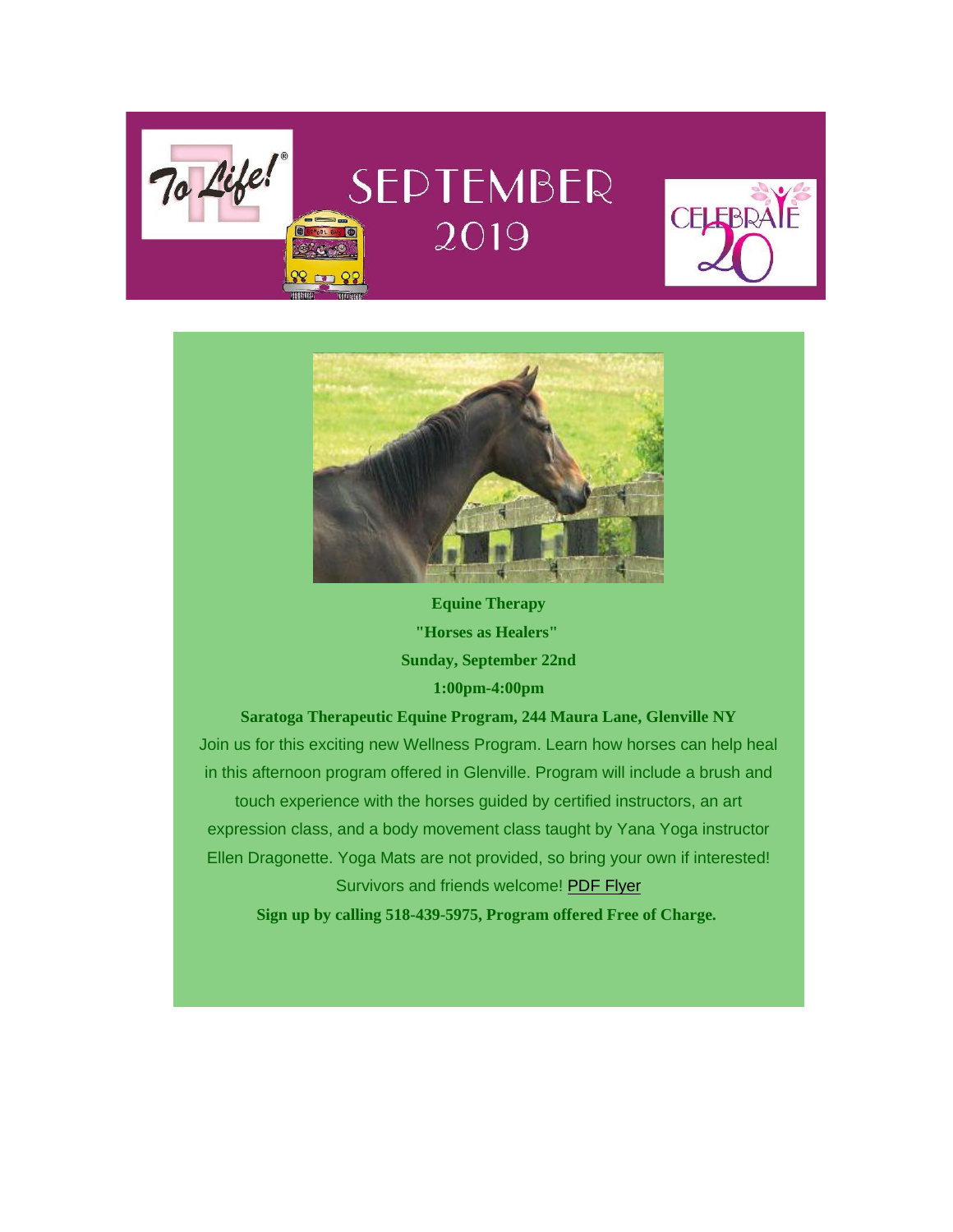### **Reminder: Save The Date for the 2019 Pink Ball!**

More information on tickets, tables, and sponsorship [HERE](https://tolife.us5.list-manage.com/track/click?u=241d59b897b4121e9d2e15914&id=7a548be0fd&e=2e4135c3d8)





### Fall in the Boutiques

As Summer ends, you may want to change up your look. To Life! has begun to stock Fall hats and wigs that can help you transition in this tricky in between season. We have a variety of head coverings in heavier fabrics for when the days get colder, as well as some lighter fabrics for that occasional warm day.

To Life! has Boutique Locations in Saratoga Springs ad Delmar. More information can be found [HERE!](https://tolife.us5.list-manage.com/track/click?u=241d59b897b4121e9d2e15914&id=23e084a89f&e=2e4135c3d8)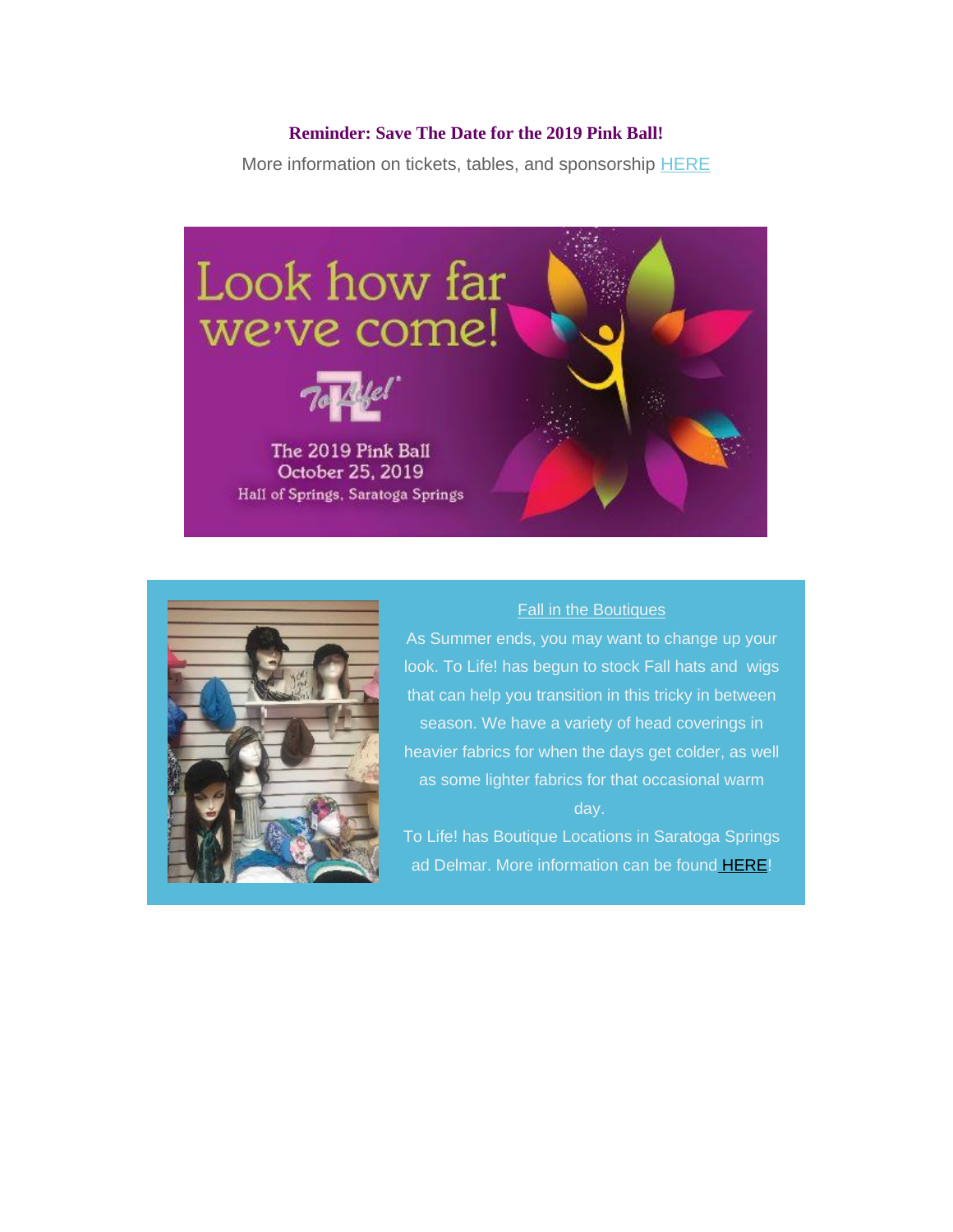

*Qi Gong For Breast Health Monday, September 23rd 2019 6:30pm-7:30pm To Life! Delmar Office*

Qi Gong is a traditional Chinese practice of aligning breath and movement to boost energy, mental focus and physical well-being. Qi Gong is gentle, empowering, self-healing, enjoyable and easy.

In this workshop you will learn 7 Qi Gong movements that will increase energy flow through the breast area. Qi Gong is part of a preventative and restorative model of healing.

Sign up by calling 518-439-5975

### *Reiki in September* To Life! Delmar Office

Joan Bender, Certified Reiki Practicioner of Food & Market Coaching will continue to provide Reiki during the month of **September**. The benefits are many, including pain relief, stress reduction and balance.Times are below! Call 518-439-5975 to schedule your session today!



Wed. September 4th 3:00pm-5:00pm Mon. September 9th 12:30pm-2:30pm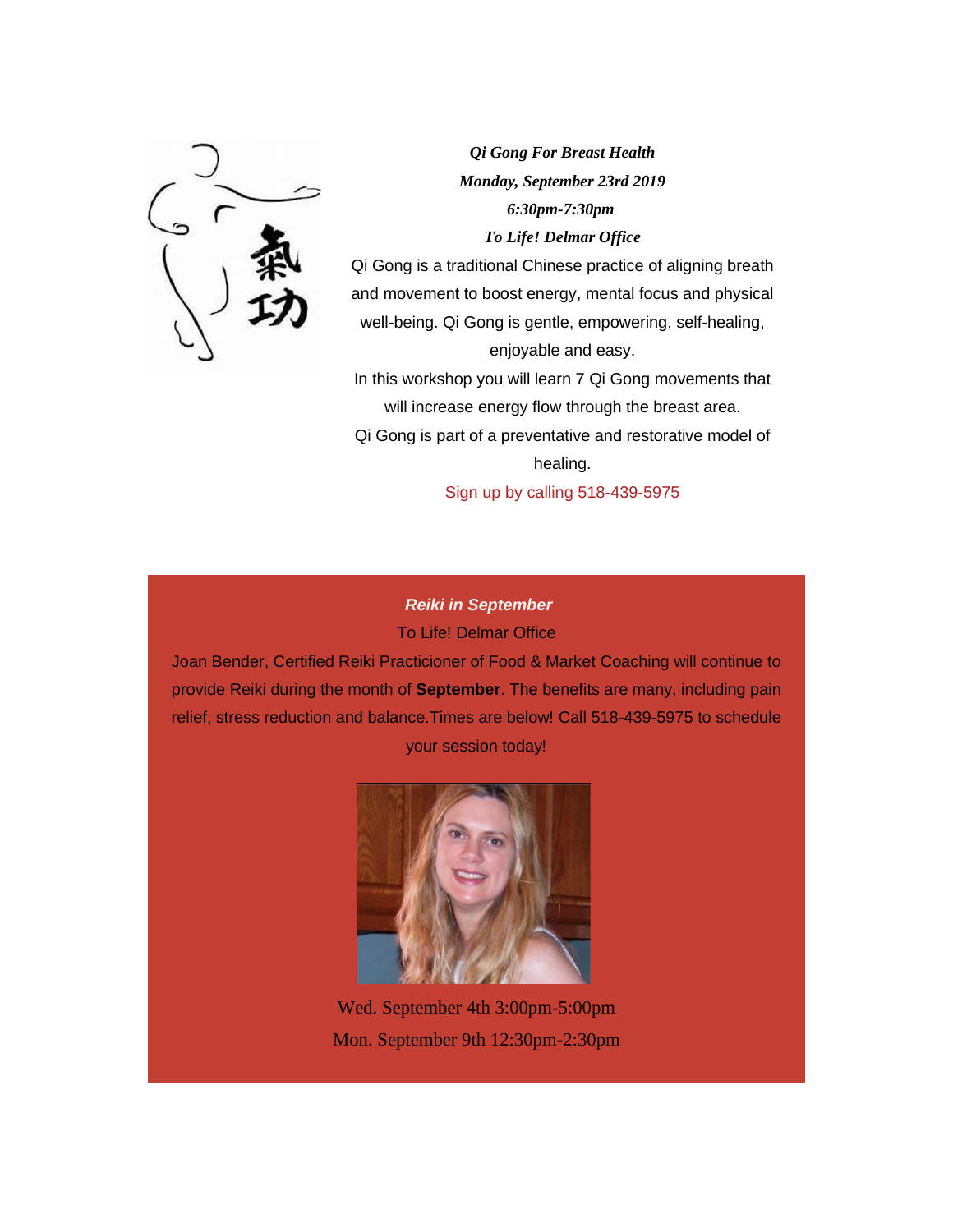Wed. September 18th 3:00pm-5:00pm Mon. September 23rd 12:30pm-2:30pm

# Ongoing Wellness Programs Offered by *To Life!* in Delmar



**NEW: Meditation @ the Stram Center** The Stram Center offers free guided meditation most Wednesdays from 7:30pm to 8:30pm. Check the **[Stram Calendar](https://tolife.us5.list-manage.com/track/click?u=241d59b897b4121e9d2e15914&id=954b503548&e=2e4135c3d8)** for Dates-No sign up necessary!

**Madgalena Energy Sessions with Susan:** Sessions are available by appointment at the

mutual convenience of the Practitioner and Client. All days of the work week are considered. Read our [blog post](https://tolife.us5.list-manage.com/track/click?u=241d59b897b4121e9d2e15914&id=ee0745ecbf&e=2e4135c3d8) on Susan!

### *Jai Yoga School*

[Jai Yoga School](https://tolife.us5.list-manage.com/track/click?u=241d59b897b4121e9d2e15914&id=76a669ac6f&e=2e4135c3d8) in Slingerlands offers complimentary "sangha yoga" classes to breast cancer patients and survivors. more Info **[HERE](https://tolife.us5.list-manage.com/track/click?u=241d59b897b4121e9d2e15914&id=11436bd1e8&e=2e4135c3d8)** 

**In the Saratoga Region:**

Upcoming Events **Tee-off 4 TaTa's** 9/14 @ Hales Mills Golf Course

**Equine Therapy** 9/22 @ Saratoga Therapeutic Equine Program: Glenville

**Qi Gong for Breast Health** 9/23 @ To Life! Delmar Office

> **Serve For the Cause** 10/6 @ Tri-City **Fitness**

**The 2019 Pink Ball** 10/25 @ Hall of Springs Saratoga Springs

**Women's Health Conference** 11/12 @ Carondelet Hospitality Center

For additional information, reference our To Life! **[Calendar](https://tolife.us5.list-manage.com/track/click?u=241d59b897b4121e9d2e15914&id=e1ce382738&e=2e4135c3d8)**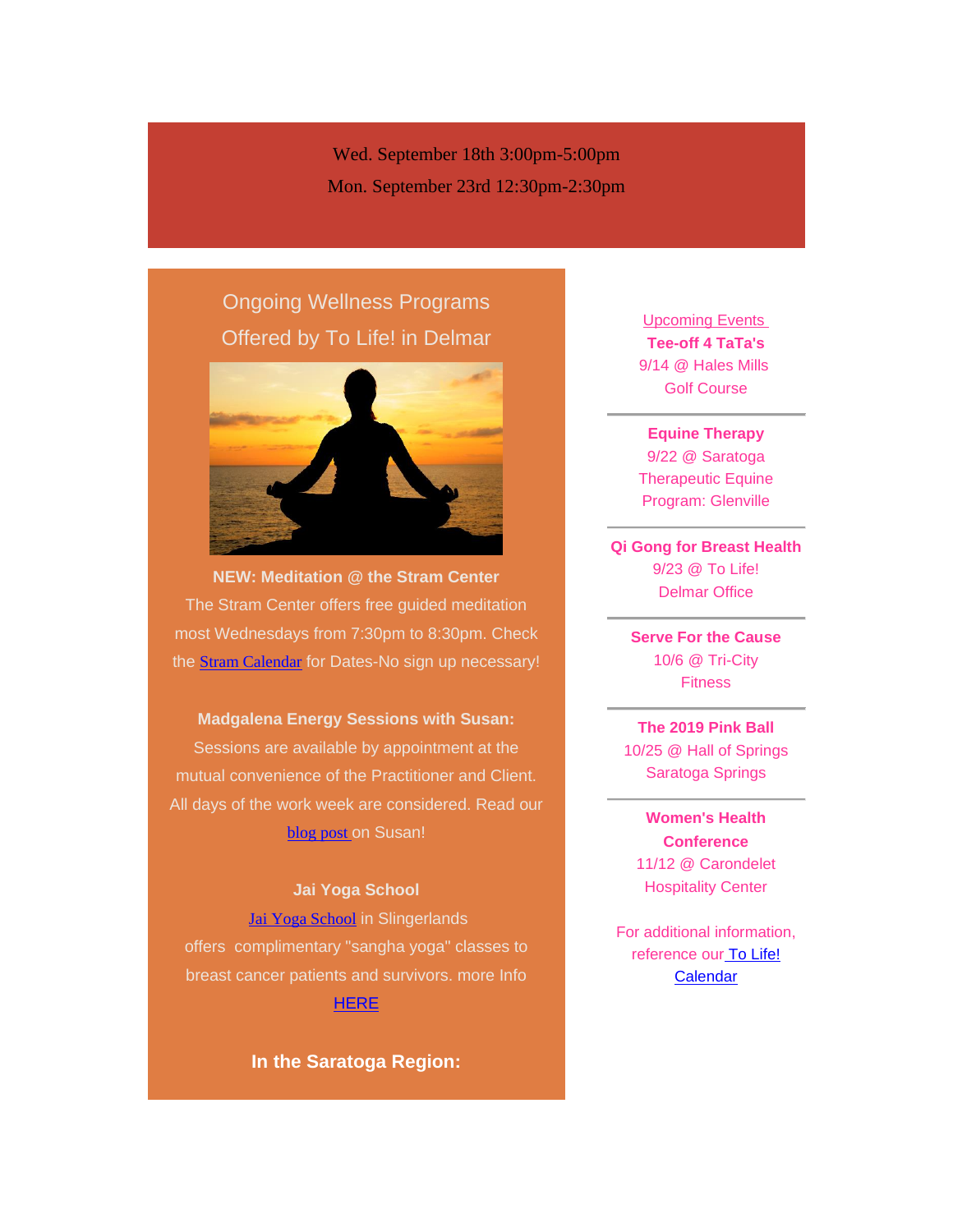### *Reiki Energy Sessions with Judy Rosch*

Certified Reiki Master Judy Rosch will be offering complimentary Reiki Energy sessions on Tuesdays at our Saratoga Boutique (110 Spring Street). More information [HERE](https://tolife.us5.list-manage.com/track/click?u=241d59b897b4121e9d2e15914&id=baab43e671&e=2e4135c3d8)

### **YANA Yoga**

YANA YOGA in Malta offers two classes "Gentle yoga & stretching" and " Gentle to Moderate yoga" free of charge to breast cancer survivors referred through To Life! [http://www.yanayoga.net/](https://tolife.us5.list-manage.com/track/click?u=241d59b897b4121e9d2e15914&id=cdc7bed197&e=2e4135c3d8)

 $\mathcal{L}_\mathcal{L}$  , and the set of the set of the set of the set of the set of the set of the set of the set of the set of the set of the set of the set of the set of the set of the set of the set of the set of the set of th

All Wellness Sessions are offered free of charge to breast cancer survivors. These sessions are meant to be beneficial for beginners and first timers! Those in active treatment may wish to consult physician before engaging in any movement sessions. Sign up today.

> **Please Call To Life! at (518) 439-5975 to sign up for your session**

## *September Support Groups Amsterdam Bilingual Support Group \*New Location\**

English and Spanish speakers welcome. (open to anyone in the region at any stage of treatment or survivorship) Tuesday, September 10th, 6:30pm- 7:30pm



**From The Blog**

Read up on all the most recent news regarding the FDA's voluntary recall on certain mastectomy implants

Melanie McCulley, our support services manager, on why you should "eat the rainbow"

Melanie McCulley on how to keep fear in check

### Call For Volunteers



We are looking for volunteers who are interested in helping staff our front office during the busy Fall months. Tasks include answering phones, providing hospitality to our clients and light paperwork. Full training is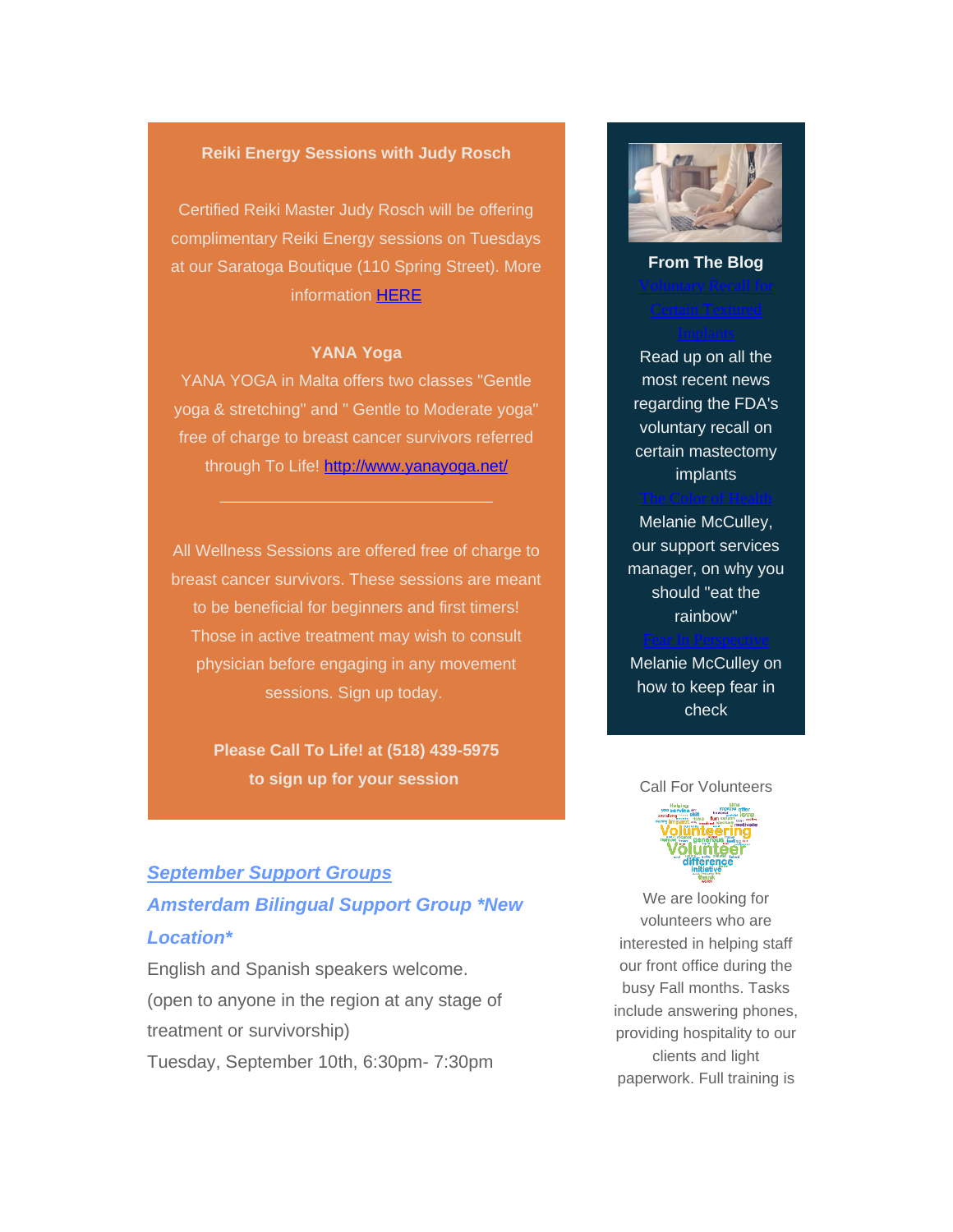Held at Centro Civico Community Room, 143 East Main Street, Amsterdam, NY 12010

### *Young Survival Coalition (YSC)*

### *Face2Face Support Group*

(For younger women facing Breast Cancer) Held monthly with varying schedules and locations to accommodate participants Call 439-5975 or email [albanyf2fcoordinator@gmail.com](mailto:albanyf2fcoordinator@gmail.com)

### *Saratoga Support Group*

(Open to anyone in the region at any stage of treatment or survivorship) Tuesday September 17th, 5:30pm - 6:30pm Mollie Wilmot Radiation Oncology Center Saratoga Hospital, 211 Church Street Saratoga Springs, NY 12866

### *Stage 4/ Metastatic/ Recurrent Support Group*

(For women dealing with metastatic or recurring Breast Cancer) Wednesday, September 18th, 7:30pm - 9:00pm Delmar To Life! Office 410 Kenwood Ave, Delmar NY 12054 If you have never attended and wish to come, please contact To Life! (439-5975) to register and confirm.

### *Newly Diagnosed Support Group*

(For recently diagnosed patients or anyone in treatment or survivorship) Thursday, September 19th, 6:00pm - 7:30pm

provided. If you're interested, please call the Delmar Office at 518-439- 5975. More information provided [HERE](https://tolife.us5.list-manage.com/track/click?u=241d59b897b4121e9d2e15914&id=621ecc56e4&e=2e4135c3d8)!

### **Look Ahead: Breast Cancer Awareness Month**

We love making new friends here at To Life! if you have an organization or group that would like to raise money for To Life!, please let us know by emailing at [info@tolife.org](mailto:info@tolife.org) or calling the office at 518-439-5975. We can provide any handouts or promotional information about To Life! that you may need.



*Want to learn more about To Life!* **Visit our [WEBSITE](https://tolife.us5.list-manage.com/track/click?u=241d59b897b4121e9d2e15914&id=aa171cd777&e=2e4135c3d8)**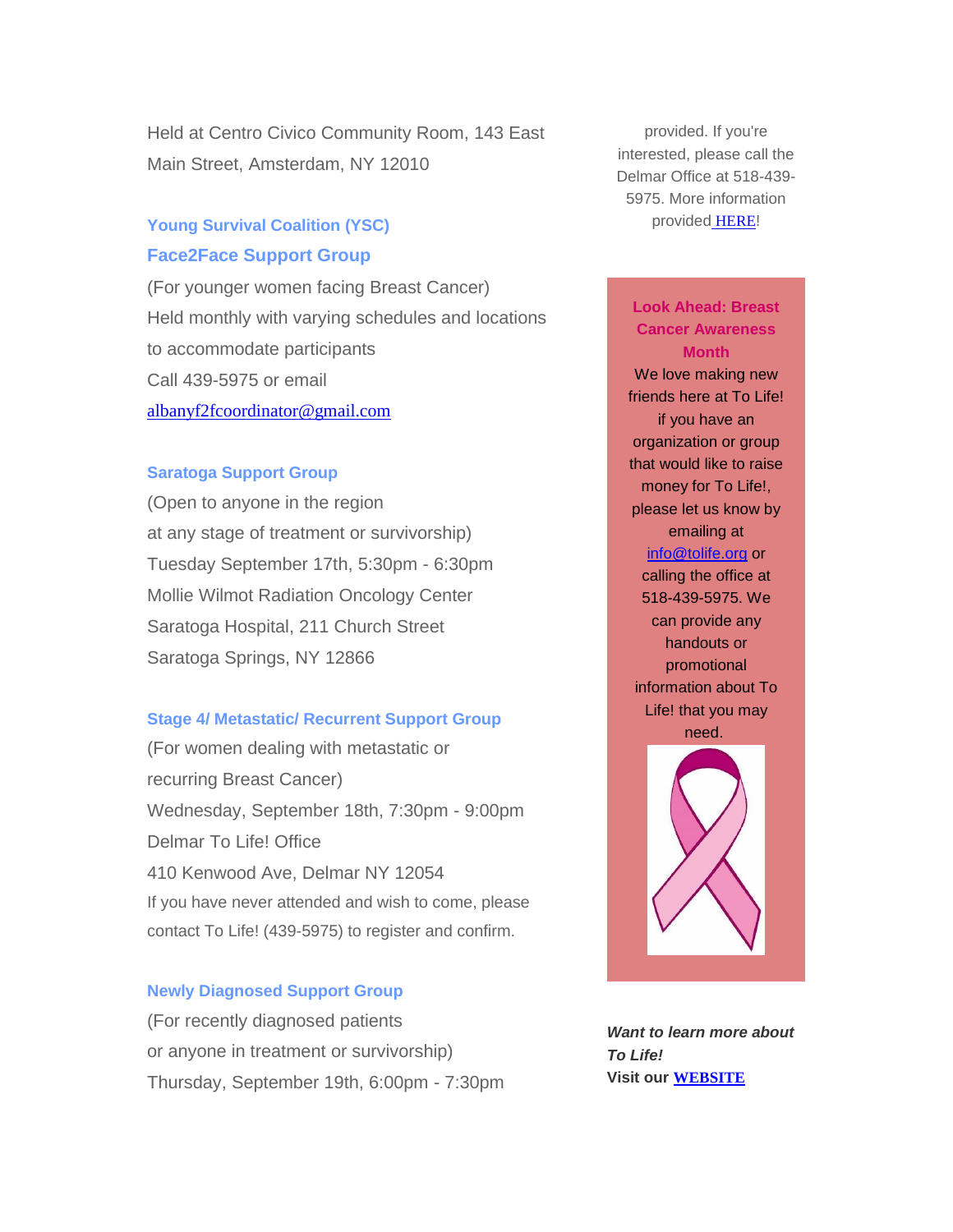Delmar To Life! Office 410 Kenwood Ave, Delmar NY 12054 If you have never attended and wish to come, please contact To Life! (439-5975) to register and confirm. *Support group programs are funded in part by Komen Upstate NY and the NYS Department of Health*

**or our [FACEBOOK](https://tolife.us5.list-manage.com/track/click?u=241d59b897b4121e9d2e15914&id=a428c96ce1&e=2e4135c3d8) Stay updated on all things To Life!**



Our 20th Annual Beat The Odds Education Forum on Breast Cancer provided Survivors, family, and friends with valuable information on the timely topic of Post-Mastectomy Breast Reconstruction with Implants. Thank you to our speakers Dr. Steven Nagel of the Food and Drug Administration and Dr. Andrew Warheit of St. Peter's Health Partners and panelist, Dr. Danielle Kroll, also of the Food and Drug Administration for their insight. To listen to a podcast of our Question and Answer panel, please email [info@tolife.org](mailto:info@tolife.org) and we will provide you with the link.

We'd also like to thank our generous event sponsors, tablers, tech crew, Lily & the Rose Catering, volunteers, and event staff of the Saratoga City Center for their invaluable help in putting on this event. And of course a special thank you to all who attended-what a wonderful morning!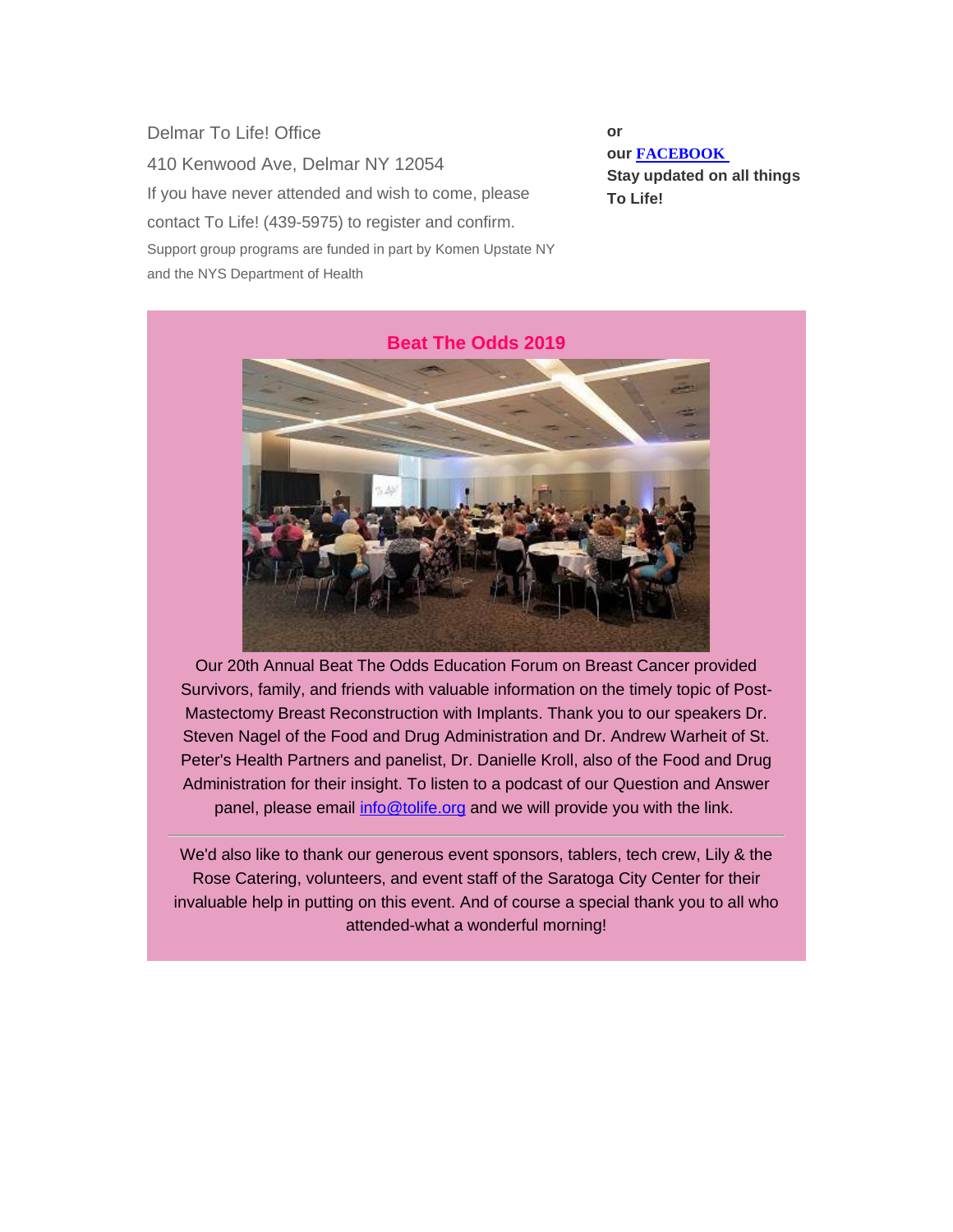| Servetor<br>the Cause<br>A charity tennis tournament<br>to support breast cancer<br>All proceeds to benefit To Life! |
|----------------------------------------------------------------------------------------------------------------------|
| Sunday, October 6, 2019<br>Tri-City Fitness, 944 New Loudon Road, Latham, NY                                         |
| More Information, including how to sign up<br>HERE                                                                   |